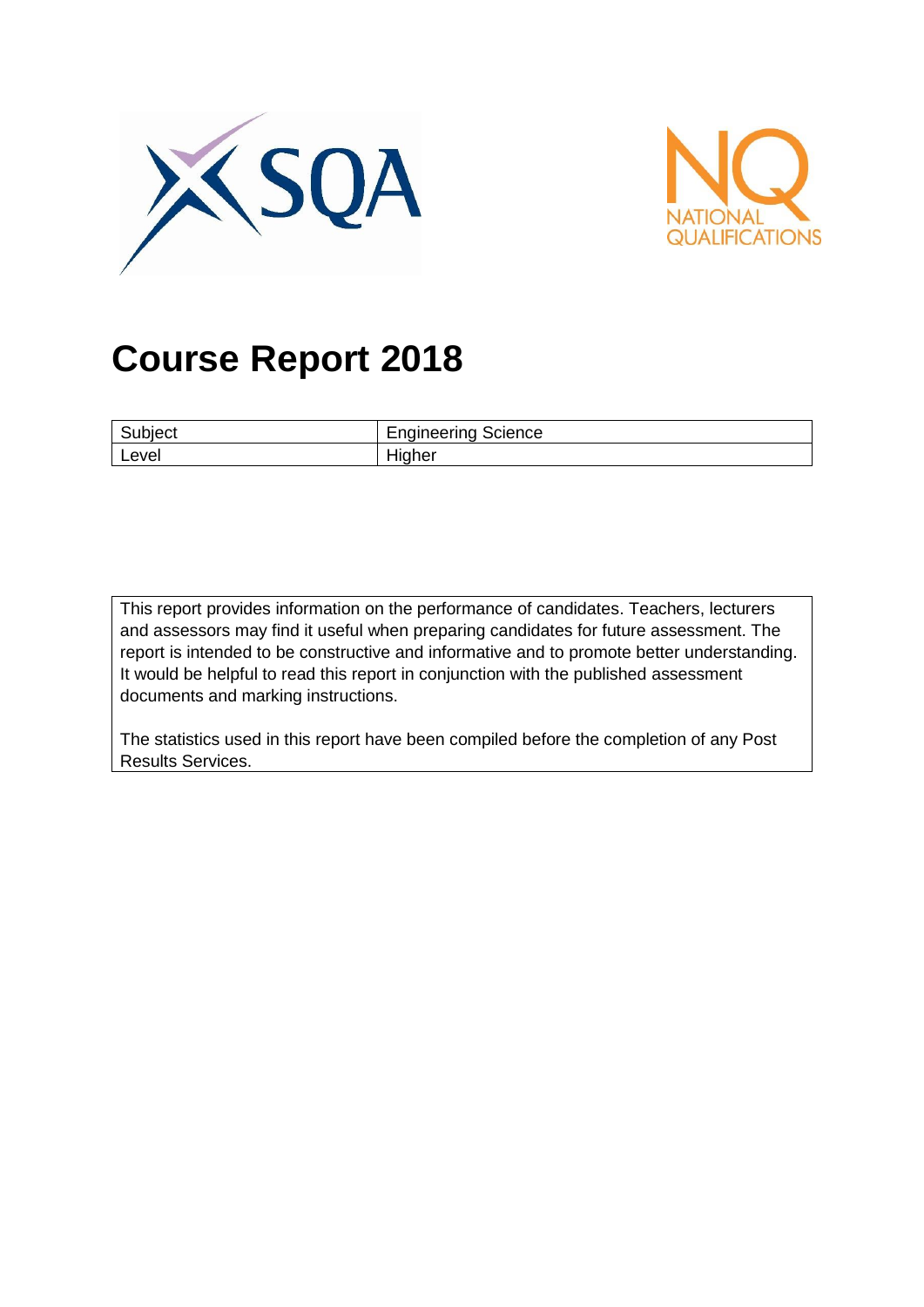## **Section 1: comments on the assessment**

## **Summary of the course assessment**

#### **Component 1: question paper**

Analysis of the question paper showed that it was fair, balanced and accessible. However, a higher than expected number of candidates found the layout and context of question 9 more challenging than was intended.

The level of demand was slightly greater in questions that examined topics that had not previously appeared in the question paper. In addition, questions that required a detailed written response proved to be more challenging.

These aspects were taken into account when setting the grade boundaries at all levels.

#### **Component 2: assignment**

All verified centres used one of the six assignments provided on the SQA secure website meaning that the instruments of assessment used were valid. Most centres verified continued to use either the 'moving bridge' or 'building maintenance' assignments.

Of the centres verified, the majority were assessing correctly to the national standard. Those that were not were lenient in their marking — some by a considerable margin. This indicates that a number of centres are still applying the assessment criteria leniently. Centres are encouraged to use the Understanding Standards materials and commentaries to support their assessment judgements.

Centres are reminded that this component is part of a national assessment. Teachers and lecturers must not give support unless the candidate explicitly requires it. Where they do give guidance, the marks awarded must reflect this.

Centres are reminded that the assignment must be carried out under open-book conditions, but supervised to ensure that the work presented is the candidate's own.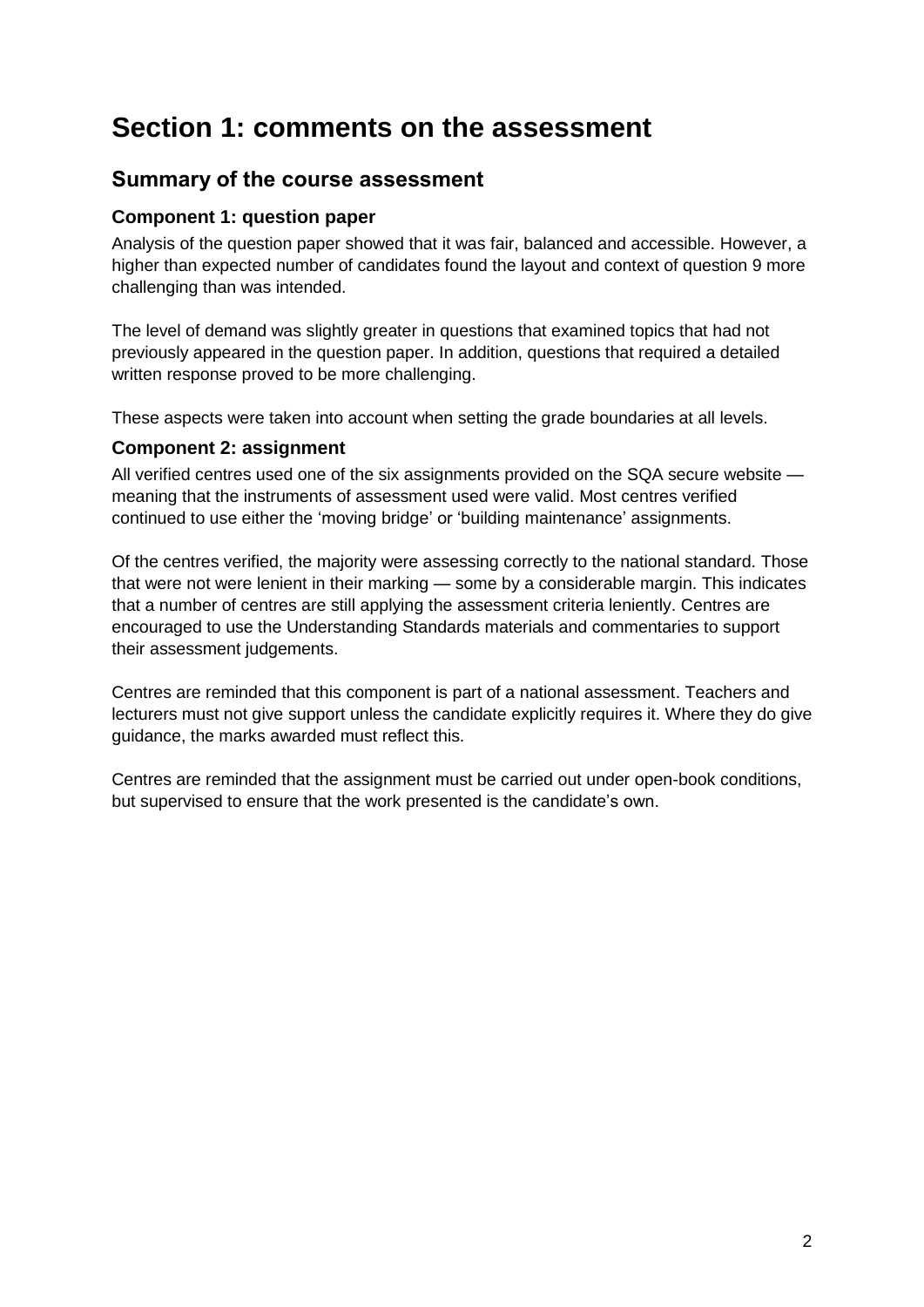## **Section 2: comments on candidate performance**

## **Areas in which candidates performed well**

#### **Component 1: question paper**

#### Question 1(a) (i)

A large number of candidates showed a very good understanding of the stress/strain graph and performed the necessary calculation well.

#### Question 1(a) (ii)

Many candidates showed a very good understanding of the stress/strain graph in relation to Young's Modulus, and were able to annotate the graph with what a higher value of Young's Modulus would look like.

#### Question 2

Candidates showed a very good understanding of the skills and knowledge needed to successfully respond to this question on concurrent forces.

#### Question 3

A large proportion of candidates answered this question correctly but gave a similar, if not the same, answer twice and therefore lost marks. Calculations of Young's Modulus and Ultimate Tensile Stress were given as two separate skills. Candidates could have given analysing results or simulating material/structural performance using computer software as different skills.

#### Question 4(a)

A large proportion of candidates showed a good understanding of non-concurrent forces.

#### Question 4(b)

Most candidates answered this question well but they often stated, rather than described, answers. Candidates need to give a bit more detail *describing* the impact of LED/OLEDbased lights.

#### Question 5(b)

A small proportion of candidates showed a good understanding of MOSFETs. However, evidence shows that candidates from a large number of centres did not fully understand the theory behind the operation of a MOSFET, and a larger than expected number of candidates did not attempt to answer this question. Candidates did not understand that the voltage out from the voltage divider circuit was the Gate voltage of the MOSFET.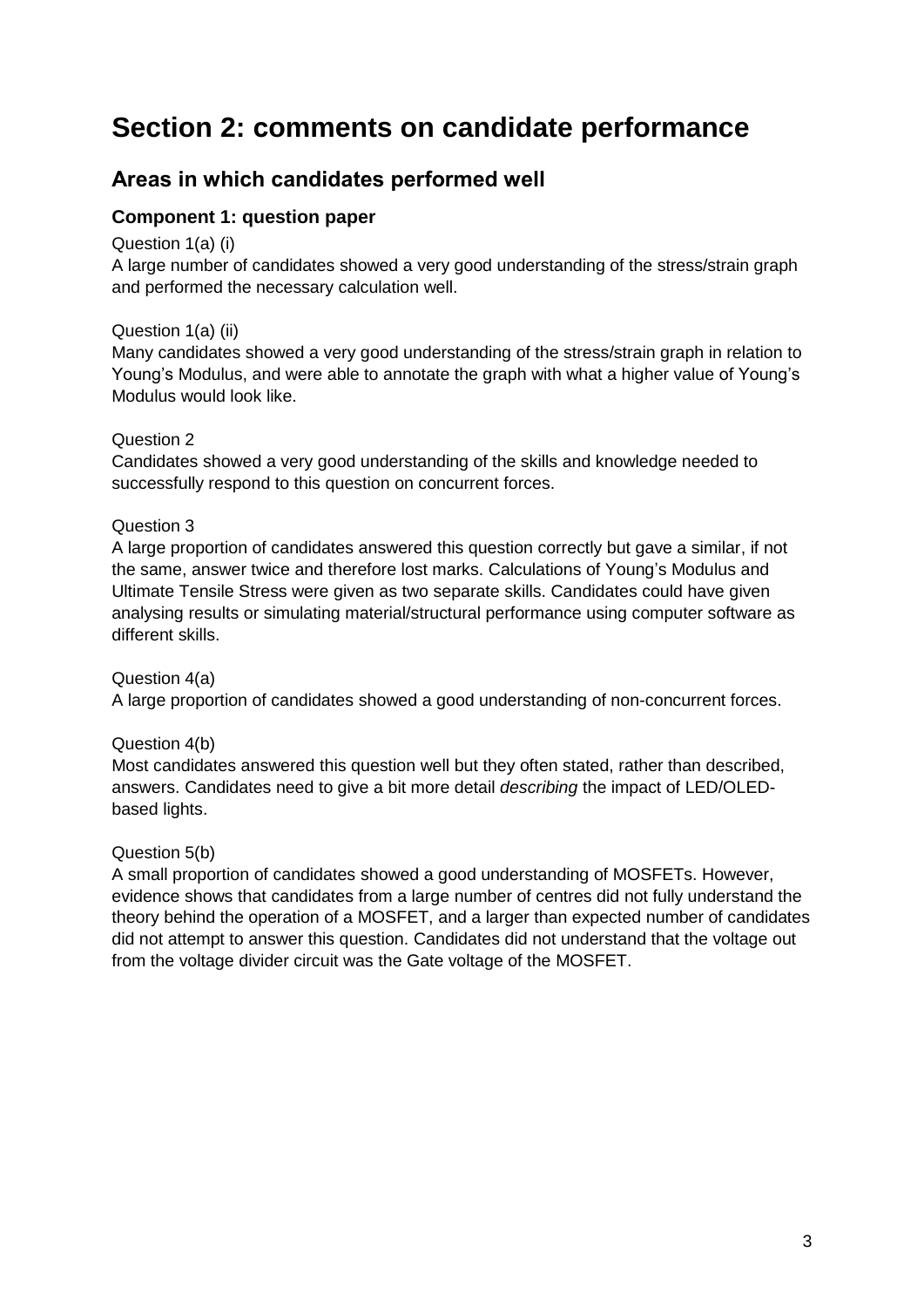#### Question 6(a)

Candidates attempted the question on drawing a flow chart very well. Most candidates gained at least half marks, with a good proportion gaining most of the marks available. On a few occasions, candidates lost marks because their work was indecipherable.

#### Question 6(c)

Many candidates showed a very good understanding of Boolean equations, including the 'Exclusive OR', and gained high marks.

#### Question 6(d)

A significant number of candidates performed well, showing a very good understanding of NAND Equivalents.

#### Question 7(b)

Although most candidates attempted this question well, a larger than expected number of candidates lost marks because of minor errors such as showing positive feedback on the error detector.

#### Question 7(d)

A number of candidates showed a good understanding of power/efficiency/torque and demonstrated the skills and knowledge required.

#### Question 7(e)

As with question 7(d), many candidates performed well. Candidates showed a very good understanding of the skills and knowledge of manipulating and combining given formulae to obtain answers to complete this question.

#### Question 8(b)

A large number of candidates attempted this question, compared to a similar question in the 2017 question paper. Although it was challenging, the question performed as expected. The course clearly covers this area of content and it has been assessed in a similar way in past years.

#### Question 8(c) (i)

Candidates showed a very good understanding of the skills and knowledge needed to successfully complete this question.

#### Question 8(c) (ii)

A large number of candidates performed well. However, a small number of candidates lost marks because they did not carry their answer for stress from 8(c) (i) into this part of the question.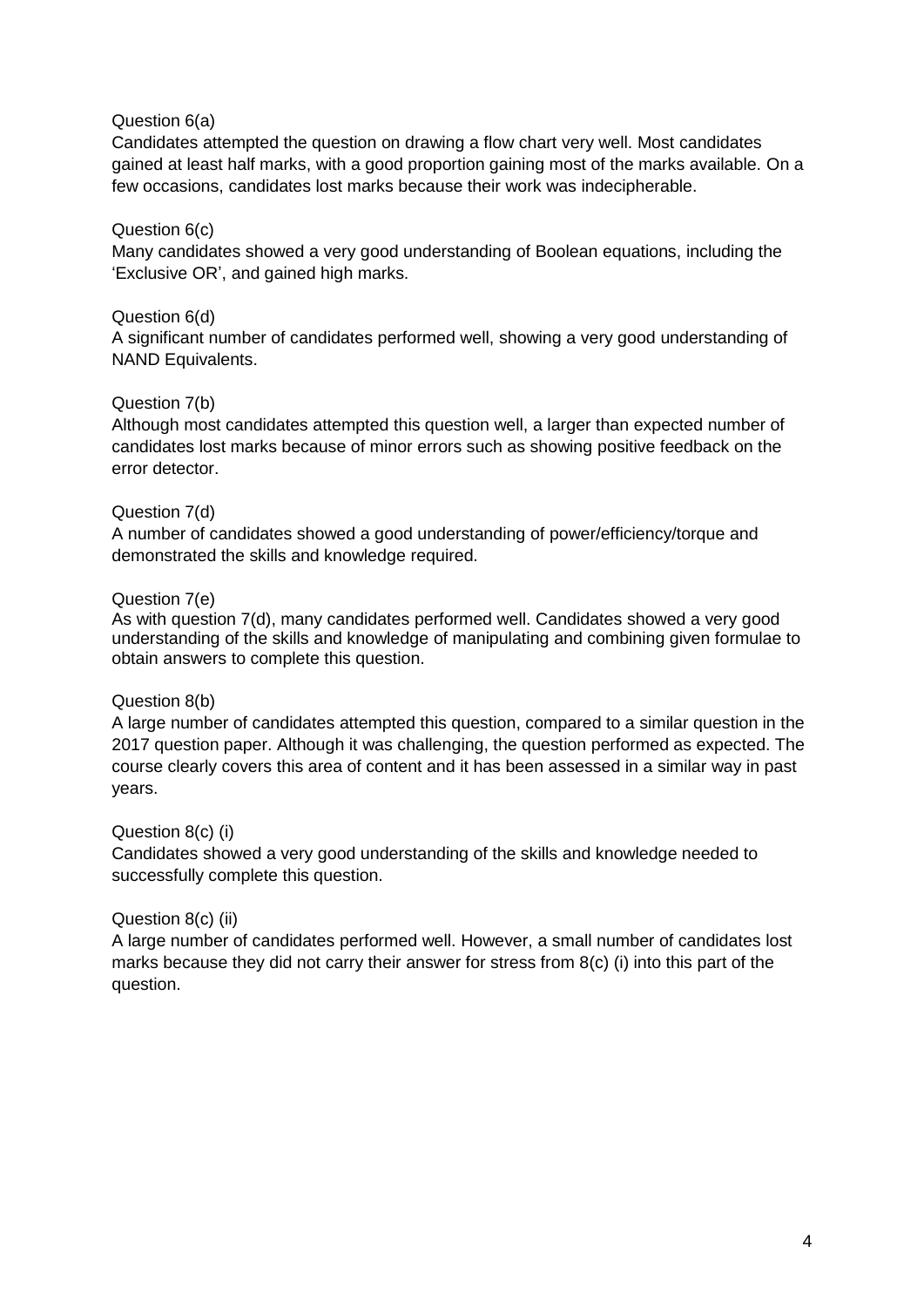#### Question 9(a)

A large number of candidates attempted this pneumatic question but could not fully describe how the circuit operated. Understanding of individual components was evident, but a higher than expected number of candidates failed to describe how the piston in the double acting cylinder was slowed down. Candidates must show a clear understanding of this part of the circuit to gain maximum marks.

#### Question 9(d)

A higher than expected number of candidates did not attempt this question. However, a very high proportion of those who did attempt this question gained maximum marks.

#### **Component 2: assignment**

Candidates performed particularly well in the construction/simulation areas of the assignment, as well as the inclusion of code. Candidates also performed relatively well in flowcharts and mechanical system designs.

## **Areas which candidates found demanding**

#### **Component 1: question paper.**

#### Question 1(b)

A very large number of candidates performed poorly on this question. Most were able to recognise the appropriate formula from the data book, but did not change millimetres into metres.

#### Question 5(a)

A number of candidates found this question very challenging. Candidates were not able to describe how the current through the lamp in circuit B is controlled by the base current of the transistor.

#### Question 6(b)

Although most candidates attempted this question, it proved to be challenging. Candidates started the question correctly, showing understanding of Uniformly Distributed Loads, but could not recognise that the reaction at B caused an Anti-Clockwise Moment.

#### Question 7(a)

While a very large number of candidates attempted this question, many did not understand the purpose of a 'coupling'.

#### Question 7(c)

More candidates than expected did not attempt this question, and those that did found it challenging. A high proportion of candidates that did respond could not fully explain how proportional control was able to control a steady temperature. Candidates who chose to use an annotated diagram in their response tended to do better than those that did not.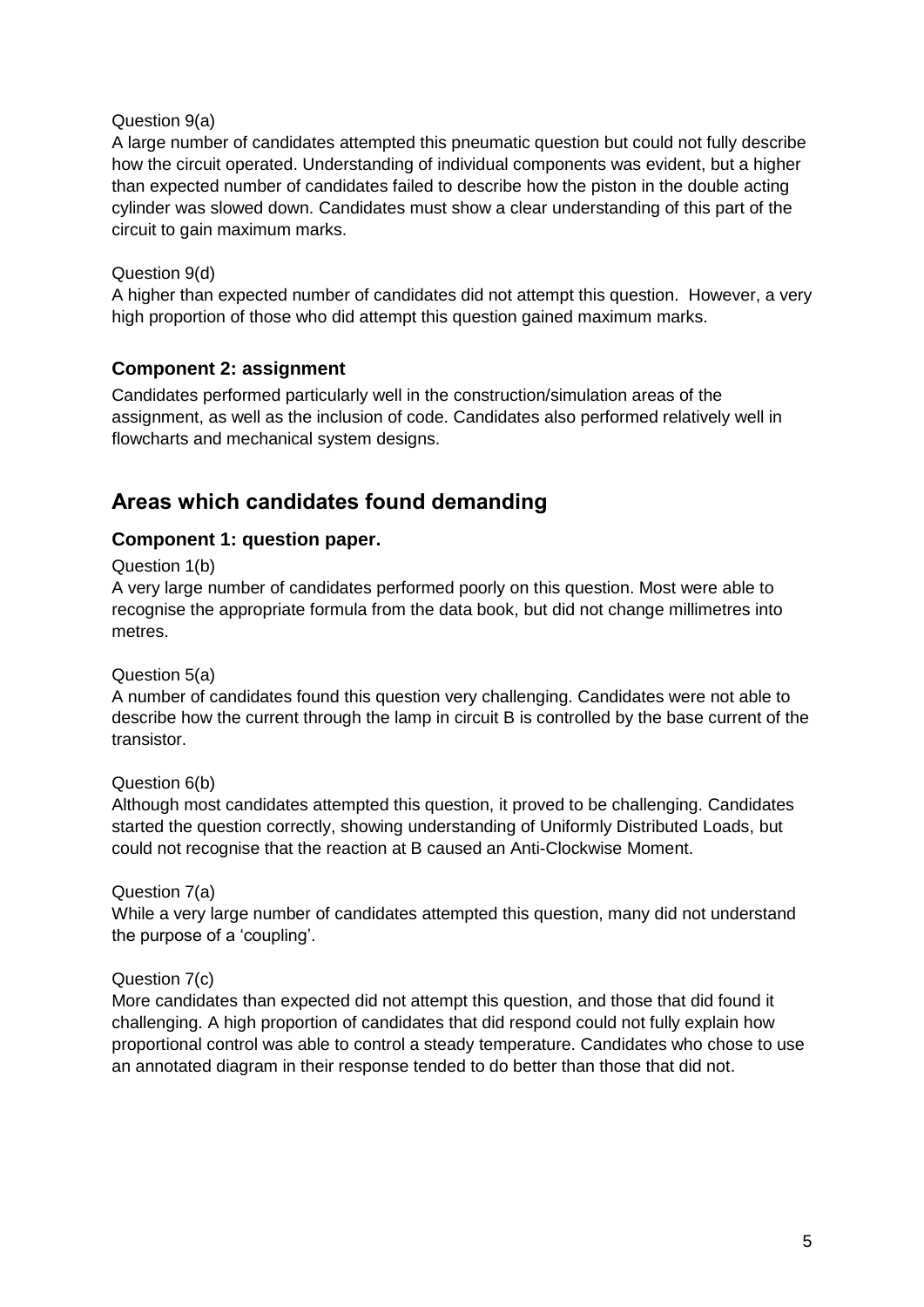#### Questions 8(a) (i) and 8a (ii)

A large number of candidates attempted this question. However, a number of candidates provided what was considered to be the same answer twice for both a benefit and a role; at most these candidates could only score half of the available marks.

#### Question 9(b)

A number of candidates found this question more challenging than was expected. Candidates could not recognise that pressing valves A and B together allowed exhaust air from the cylinder to exhaust more quickly as valves E and D were actuated at the same time.

#### Question 9(c)

A number of candidates found the context of this question more challenging than expected, and several did not attempt this question. Candidates made errors when using ohms law to calculate current. Errors included incorrect value for voltage where candidates would use 6V or 5.1 volts.

#### Question 9(e)

A number of candidates found the context of this question more challenging than expected, and several did not attempt this question. Many candidates were not able to read the LDR graph to obtain the required light level.

#### Question 9(f)

A number of candidates found this question very challenging and were not able to describe, in detail, how the circuit operated. On many occasions, candidates gave a simple statement to answer the question but did not reference key parts of the circuit. For example, they did not refer to how a comparator operates in conjunction with the transistors.

#### Question 9(g)

A number of candidates found this question very challenging and gave 'no response' to the question. Candidates were not able to describe, in detail, how the relays operated in conjunction with each other or how only one solenoid could be actuated at a time. Most candidates who did attempt the question failed to talk about how the size of the input voltages to the transistors affected which transistors were switched on.

#### **Component 2: assignment**

Aspects of the assignment where candidates found additional demand were:

#### **Section 1 — analysing the problem**

Although no marks are awarded for it, candidates could begin by demonstrating an element of research (for example, for the bridge problem, researching different types of bridges, weight of an average car loaded with people, length and width of an average bridge, factor of safety). This would allow them to detail dimensions, maximum loads and bridge type in the specification. Without this research, candidates will find it challenging to provide a detailed specification.

Candidates should begin the assessable portion by providing a 'top level' Universal System Diagram to exemplify the whole system. From this, they should identify the required subsystems (for Higher level, it should use either two-state or proportional closed-loop control)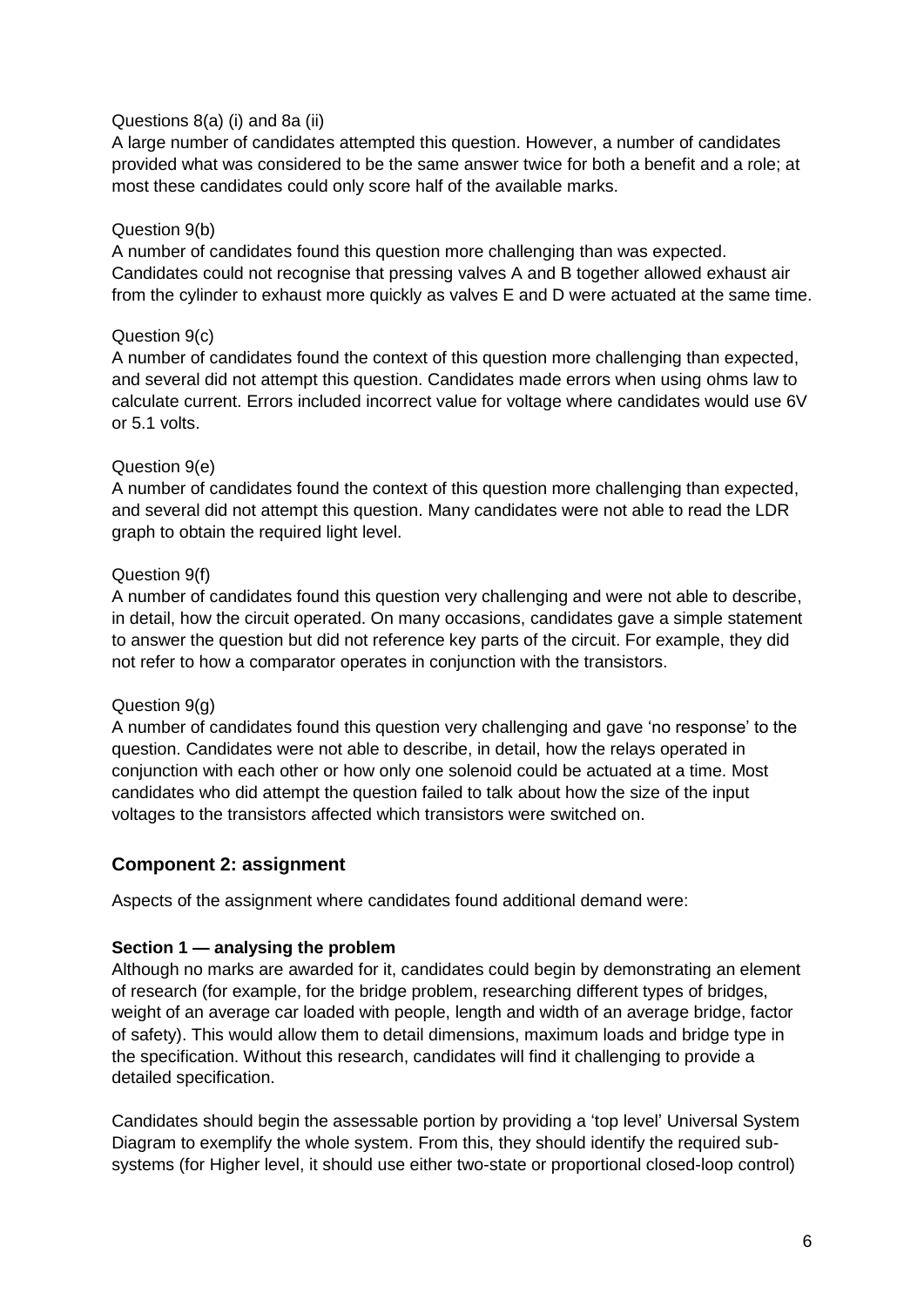and then provide a detailed system specification. This specification should cover all subsystems identified, in addition to other considerations for the whole system. Detail should reflect the level being assessed.

#### **Section 2b — designing a solution**

Any mathematical calculations must be of a level at least of the demand of National 5 (SCQF 5) Mathematics and relate to Higher (SCQF 6) Engineering Science. For structural design, calculations of reaction forces, nodal analysis, factor of safety, stress and strain are expected. Calculations should be detailed and correct for full marks; merely providing calculations of compound gear trains is inappropriate at this level. Again, this was an issue this year. Some centres incorrectly awarded candidates full marks for work more appropriate to National 5 level.

A full-mark design must have both structural and mechanical aspects to ensure that it is 'complete and correct'.

#### **Section 3a — constructing/simulating a solution**

Many candidates lost marks for the sub-system integration and justification of materials and components, or wrote a bare minimum by stating a material choice. This is an open-book assessment where candidates have access to reference materials and the internet. Justifications should compare properties and characteristics of a number of materials and components, before arriving at justified decisions. Candidates must give a detailed response to attain full marks, reflecting learning from the Higher course.

#### **Section 4 — testing the solution**

An awareness of timing is vital for this section. Prior to the tests, candidates should detail what tests they plan to carry out (including what hardware and software is required, and what they are going to do) and what results they expect to get from each of the tests. The planned tests must cover every sub-system and detail each expected result. After the tests, candidates should detail the actual results of the tests, compare them against the expected results, and detail any amendments made. For full marks, the response should be appropriate to the level being assessed, and should cover all sub-systems.

#### **Section 5 — reporting**

As in Section 4, the evaluation should be detailed and well-argued, covering all sub-systems, comparing them with every item in the specification and making recommendations for improvement.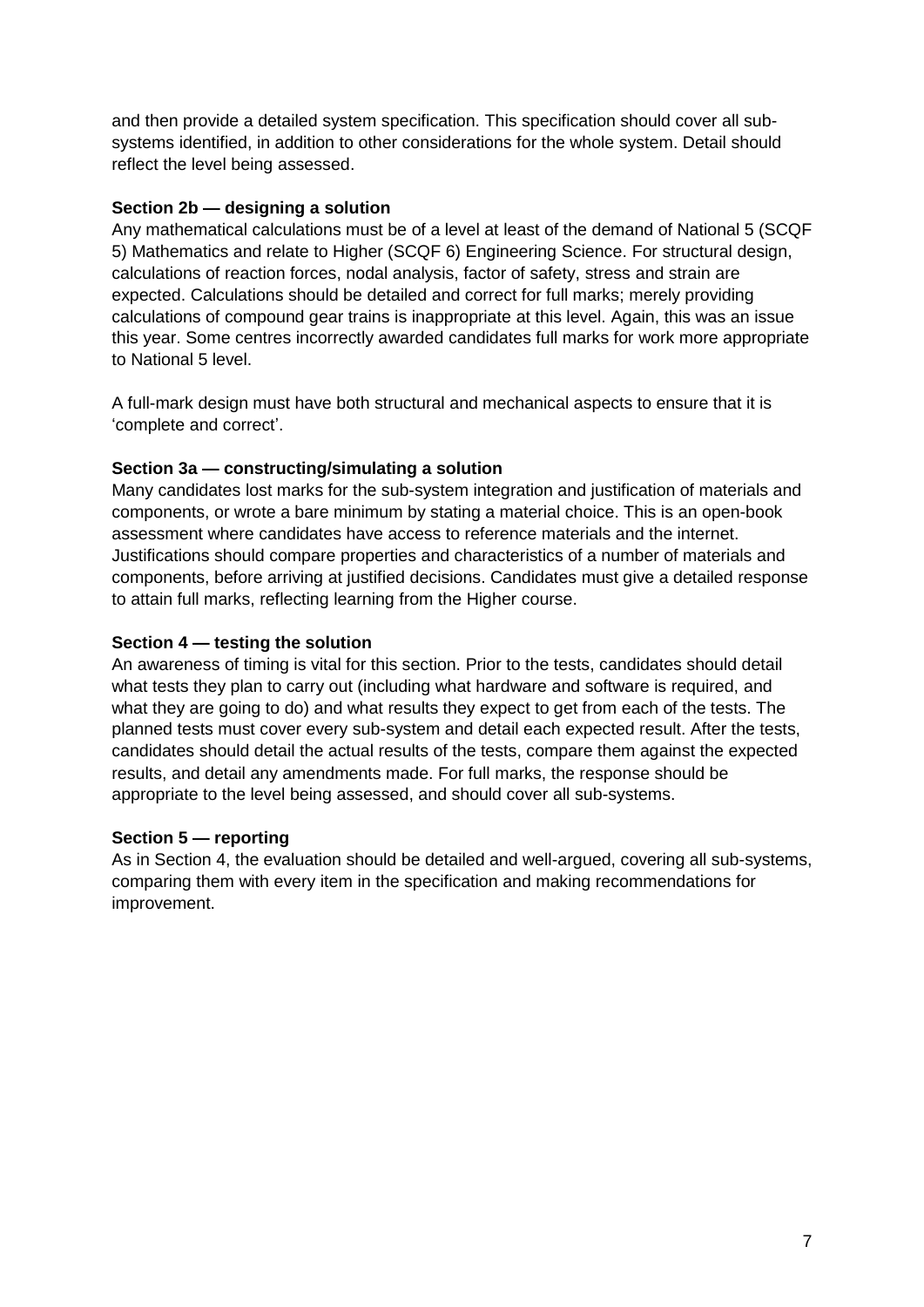## **Section 3: advice for the preparation of future candidates**

### **Component 1: question paper**

In session 2018-19, the question paper component will increase in length while still sampling the same range of content. Centres must ensure that candidates are prepared in all areas of the course specification so that they can fully respond to the question paper.

### **Component 2: assignment**

This is the final year of the course assignment in its current format. Centres should take particular note of the requirements of the new annually issued and externally assessed assignment.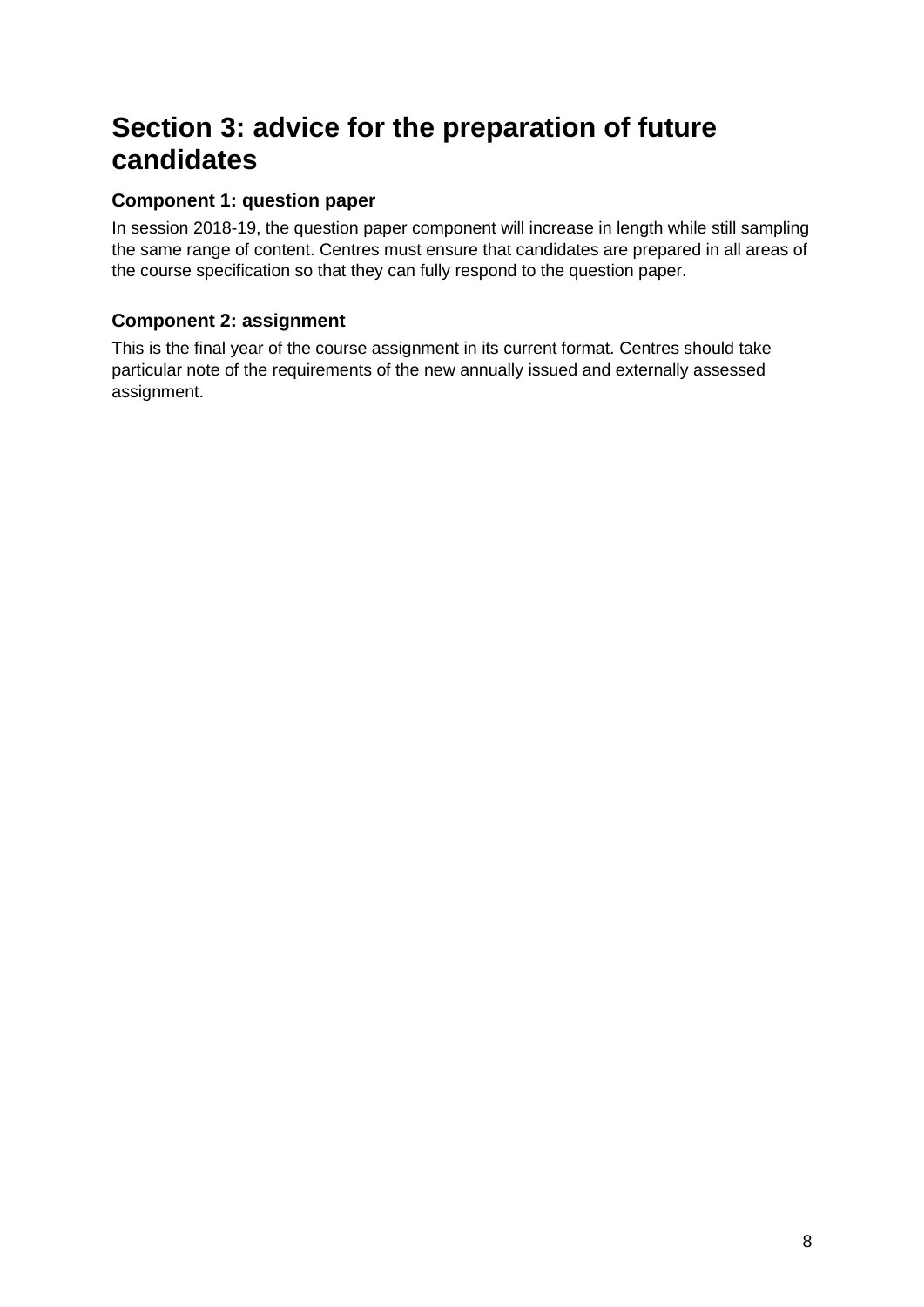## **Grade boundary and statistical information:**

## **Statistical information: update on courses**

| Number of resulted entries in 2017 | 1126 |
|------------------------------------|------|
|                                    |      |
| Number of resulted entries in 2018 | 1014 |

## **Statistical information: performance of candidates**

### **Distribution of course awards including grade boundaries**

| Distribution of course<br>awards | Percentage | Cumulative<br>℅          | Number of candidates | Lowest<br>mark           |
|----------------------------------|------------|--------------------------|----------------------|--------------------------|
| Maximum mark                     |            |                          |                      |                          |
| A                                | 22.4%      | 22.4%                    | 227                  | 103                      |
| B                                | 25.4%      | 47.8%                    | 258                  | 87                       |
| C                                | 21.6%      | 69.4%                    | 219                  | 72                       |
| D                                | 11.0%      | 80.5%                    | 112                  | 64                       |
| No award                         | 19.5%      | $\overline{\phantom{a}}$ | 198                  | $\overline{\phantom{0}}$ |